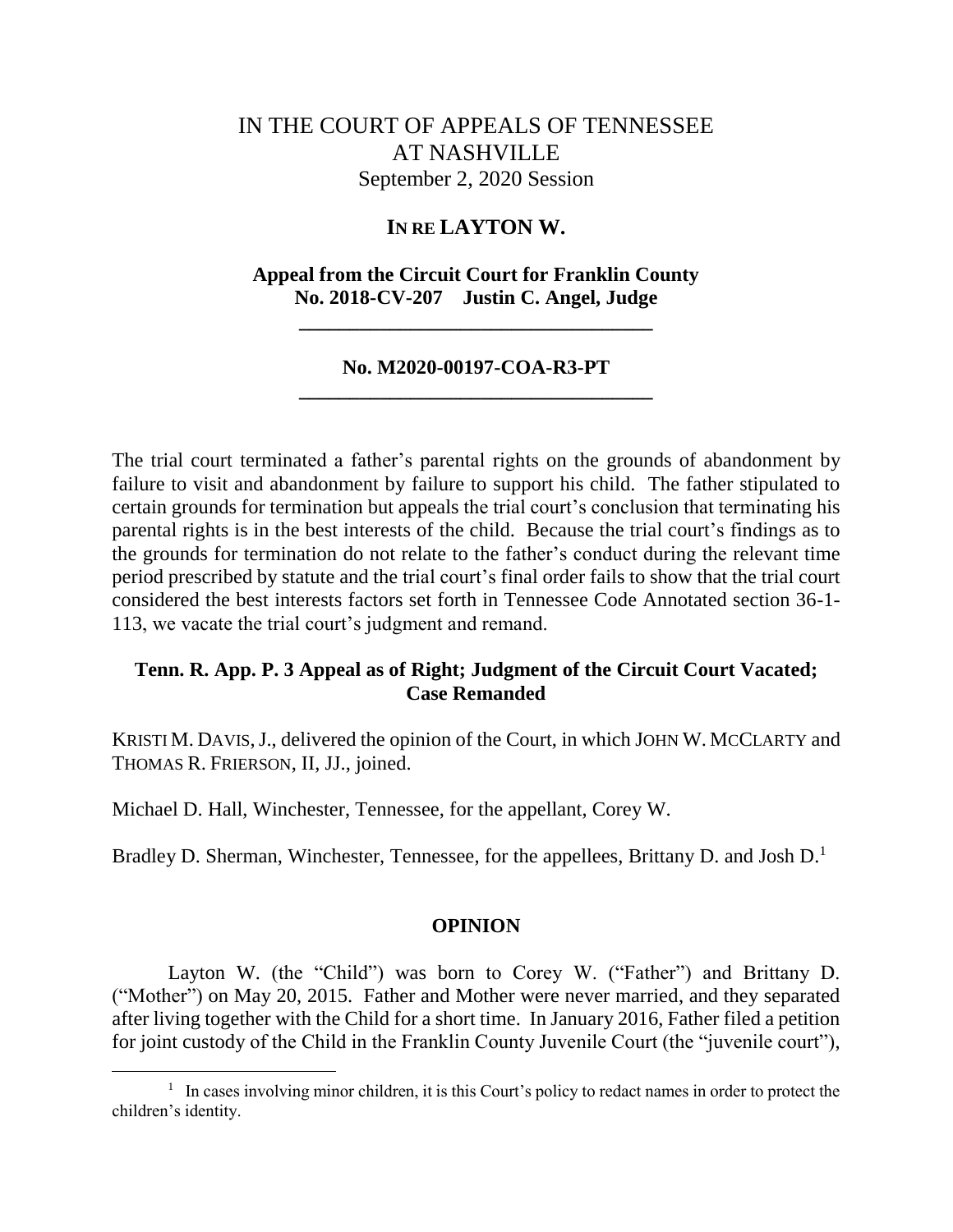alleging that his relationship with Mother had ended because she disliked having to include the Child's half-siblings in their family life. For several months, the parties operated under an agreed parenting plan order entered by the juvenile court, which allowed Father 144 days per year with the Child.<sup>2</sup> On or about November 17, 2017, Father engaged in a series of crimes in Moore County. That same date, Mother petitioned the juvenile court to suspend Father's visitation, and the juvenile court granted Mother temporary custody of the Child and suspended Father's visitation until further order. Father was subsequently sentenced to twelve years with the Tennessee Department of Correction after pleading guilty to three counts of felony theft.

On August 6, 2018, Mother and Josh D. ("Stepfather") (together, "Petitioners") filed a joint petition in the Franklin County Circuit Court (the "trial court") for termination of Father's parental rights and for Stepfather to adopt the Child.<sup>3</sup> As grounds for termination, Petitioners alleged that Father had abandoned the Child because of his lengthy prison sentence and his failure to make child support payments. From prison, Father timely filed a hand-written response opposing the petition. The trial court appointed a guardian ad litem for the Child and counsel for Father.

The trial court heard the case on July 16, 2019. Father attended the hearing in person<sup>4</sup> and stipulated to clear and convincing evidence of two grounds for termination of his parental rights: (1) abandonment based on his twelve-year conviction and (2) abandonment by wanton disregard based on his criminal history. Petitioners introduced into evidence the judgments from Moore County ordering Father to serve twelve years in confinement and judgments from other unrelated Franklin County cases as proof of Father's pervasive criminal history. Father affirmed before the trial court that he had understood, discussed with counsel, and agreed to the stipulation as to grounds for termination. The parties then presented witnesses as to the issue of whether terminating Father's parental rights was in the best interests of the Child. After closing arguments, the trial court took the matter under advisement.

On January 6, 2020, the trial court entered a four-page Final Order terminating Father's parental rights. The trial court found that Father had abandoned the Child by failing "to have any more than token visitation with the Child" and by failing to provide support for the Child for at least four months prior to the filing of the petition, constituting grounds to terminate Father's parental rights under Tennessee Code Annotated section 36- 1-113. The trial court observed that Father had stipulated to these two grounds and to the ground of abandonment with wanton disregard due to his twelve-year prison sentence. The trial court concluded that there was clear and convincing proof of grounds for terminating

<sup>&</sup>lt;sup>2</sup> Under the agreed parenting plan, Father had the Child every week from Wednesday at  $5:00$  p.m. to Saturday at 5:00 p.m.

<sup>&</sup>lt;sup>3</sup> Mother and Stepfather had married three months earlier on May 5, 2018.

<sup>4</sup> Father was transported from the South Central Correctional Facility in Wayne County to the Franklin County Jail to attend the hearing.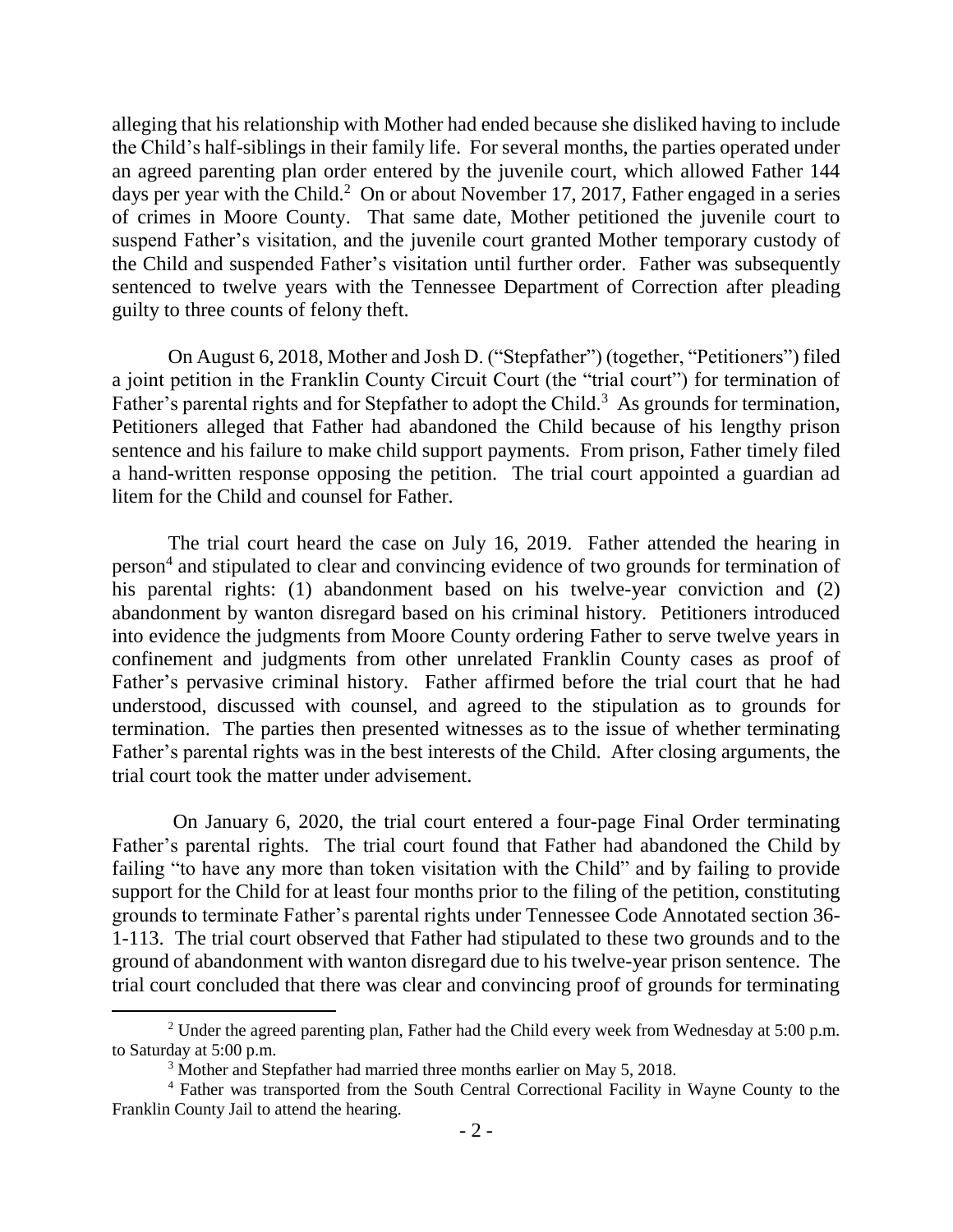Father's parental rights and that it was in the Child's best interests to terminate Father's parental rights, noting the care and support provided to the Child by Petitioners and their families. As to the best interests analysis, the trial court stated only that it had "evaluated, weighed, and applied all of the factors set forth in **TCA: 36-6-106**, and ha[d] found that every single relevant factor favors the Mother and Stepfather."

The sole issue raised by Father in this appeal is whether the trial court erred in concluding that terminating his parental rights was in the best interests of the Child. Petitioners present no additional issues for review.

In order to terminate parental rights, a trial court must find by clear and convincing evidence that: (1) the statutory grounds for termination of parental and guardianship rights have been established, and (2) termination is in the best interests of the child. *See* Tenn. Code Ann. § 36-1-113(c). Although Father does not challenge the statutory grounds for termination relied upon by the trial court, this Court "must review the trial court's findings as to each ground for termination and as to whether termination is in the child's best interests, regardless of whether the parent challenges these findings on appeal." *In re Carrington H.*, 483 S.W.3d 507, 525–26 (Tenn. 2016). Father's stipulation to certain grounds for termination of his parental rights does not discharge this Court's obligation to review those grounds. "[A] trial court may not rely on such a stipulation because 'the party seeking termination of parental rights is not relieved of its statutory burden of proving by clear and convincing evidence both the ground for termination and that termination is in the child's best interest simply because a parent does not oppose the termination.'" *In re Dakota M.*, No. E2017-01855-COA-R3-PT, 2018 WL 3022682, at \*5 (Tenn. Ct. App. June 18, 2018) (quoting *In re Brianna T.*, No. E2017-01130-COA-R3-PT, 2017 WL 6550852, at \*3 (Tenn. Ct. App. Dec. 22, 2017). Moreover, whether a statutory ground for termination has been proven by clear and convincing evidence is a question of law, and "questions of law are not subject to stipulation by the parties of a lawsuit and . . . a stipulation purporting to state a proposition of law is a nullity." *Mast Advert. & Pub., Inc. v. Moyers*, 865 S.W.2d 900, 902 (Tenn. 1993). In addition to accepting Father's stipulations as to grounds for termination, the trial court heard proof put on by Petitioners relative to those grounds. We now review whether the proof presented constitutes clear and convincing evidence of each ground for termination listed in the trial court's Final Order.

#### *Grounds for Termination*

Citing to Tennessee Code Annotated section 36-1-113, the trial court found that Father's parental rights could be terminated because Father had (1) "abandoned the Child and . . . failed to have any more than token visitation with the Child for at least four months prior to the filing of this Petition to Terminate Parental Rights" and (2) "failed to provide support for the Child for at least four months prior to the filing of this Petition to Terminate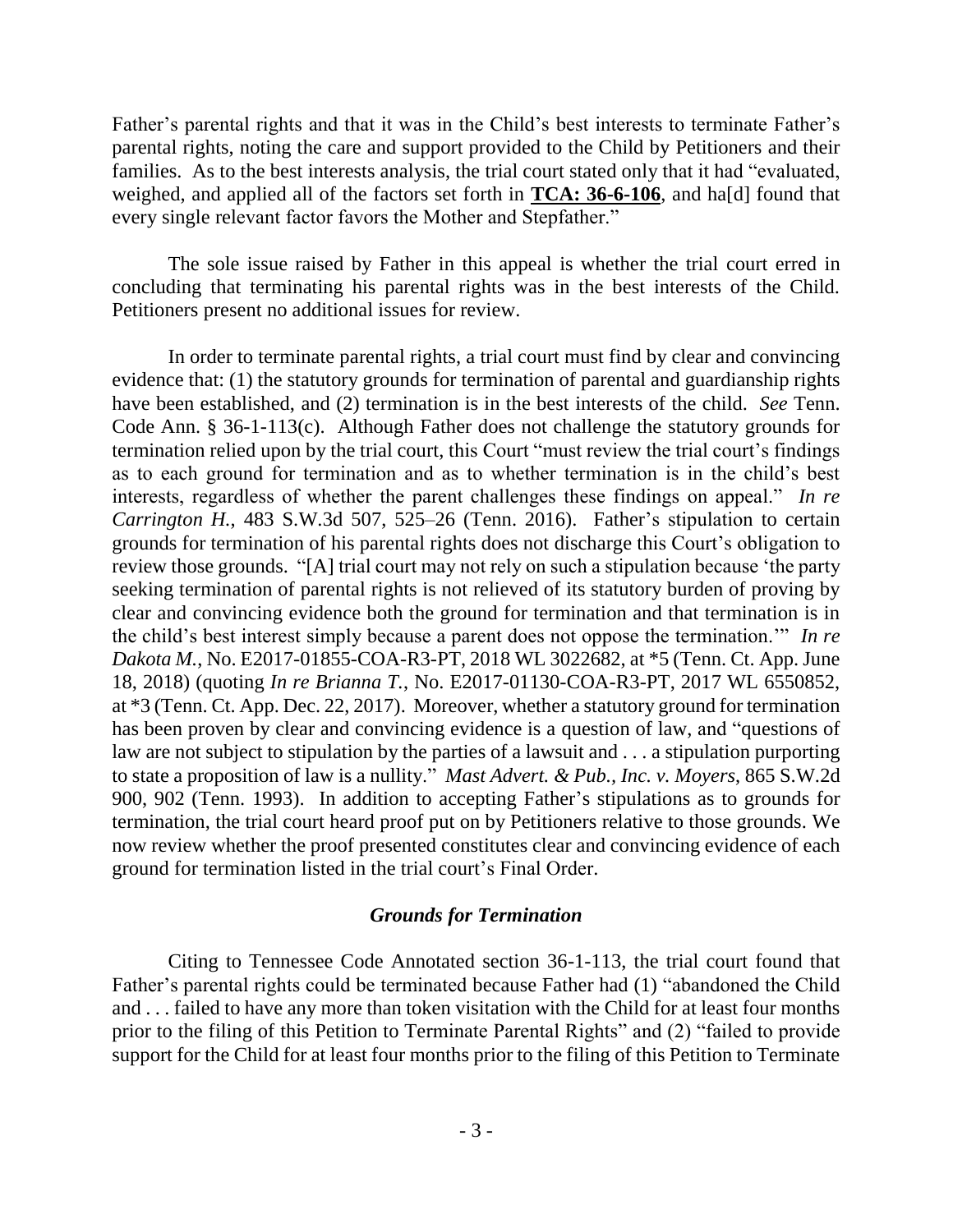Parental Rights."<sup>5</sup>

 $\overline{a}$ 

Section 36-1-113(g) lists abandonment, as defined in Tennessee Code Annotated section 36-1-102, as a ground for terminating parental rights. Tenn. Code Ann. § 36-1-  $113(g)(1)$  (2017). Section 36-1-102 provides that abandonment occurs, among other instances, when

A parent or guardian is incarcerated at the time of the institution of an action or proceeding to declare a child to be an abandoned child, or the parent or guardian has been incarcerated during all or part of the four (4) months immediately preceding the institution of such action or proceeding, *and* either has willfully failed to visit or has willfully failed to support or has willfully failed to make reasonable payments toward the support of the child *for four (4) consecutive months immediately preceding such parent's or guardian's incarceration*, or the parent or guardian has engaged in conduct prior to incarceration that exhibits a wanton disregard for the welfare of the child [.]

Id. § 36-1-102(1)(A)(iv) (emphasis added).<sup>6</sup> Thus, the relevant four-month period for proving abandonment by a parent incarcerated at the time of the filing of a petition seeking termination of his or her parental rights is the "four (4) consecutive months immediately preceding such parent's or guardian's incarceration." *Id.*; *see also In re Navada N.*, 498 S.W.3d 579, 599 (Tenn. Ct. App. 2016); *In re Audrey S.*, 182 S.W.3d 838, 865–66 (Tenn. Ct. App. 2005).

Here, there is no dispute that Father was incarcerated beginning in November 2017 and during the entire four-month period preceding the filing of the petition to terminate his parental rights. The relevant period for proving Father's abandonment is, therefore, the four months preceding his arrest in November 2017. The trial court's findings with respect to abandonment by failure to visit and by failure to provide support to the Child are specific to "at least four months prior to the filing of this Petition to Terminate Parental Rights." The trial court's order states no findings with respect to abandonment during the relevant period—the four months preceding Father's incarceration in November 2017. Moreover, we note that in their petition, Petitioners alleged only that Father "completely abandoned his child *as he is currently incarcerated for a time to be served of at least eight years*" and "is in arrearage of child support payments . . . and provides no financial and/or emotional

<sup>&</sup>lt;sup>5</sup> The trial court's order mentions that "Father stipulated . . . that the Father abandoned the child with wanton disregard due to his 12 year prison sentence and extensive criminal history," but does not conclude that Father's parental rights could be terminated on this ground. As we have stated, the parties may not stipulate—and the trial court may not rely solely on a stipulation—that a ground for termination has been proven. *In re Dakota M.*, 2018 WL 3022682, at \*5.

<sup>6</sup> This the text of the version of the statute applicable at the time the petition for terminating Father's parental rights was filed. The statute has been subsequently amended.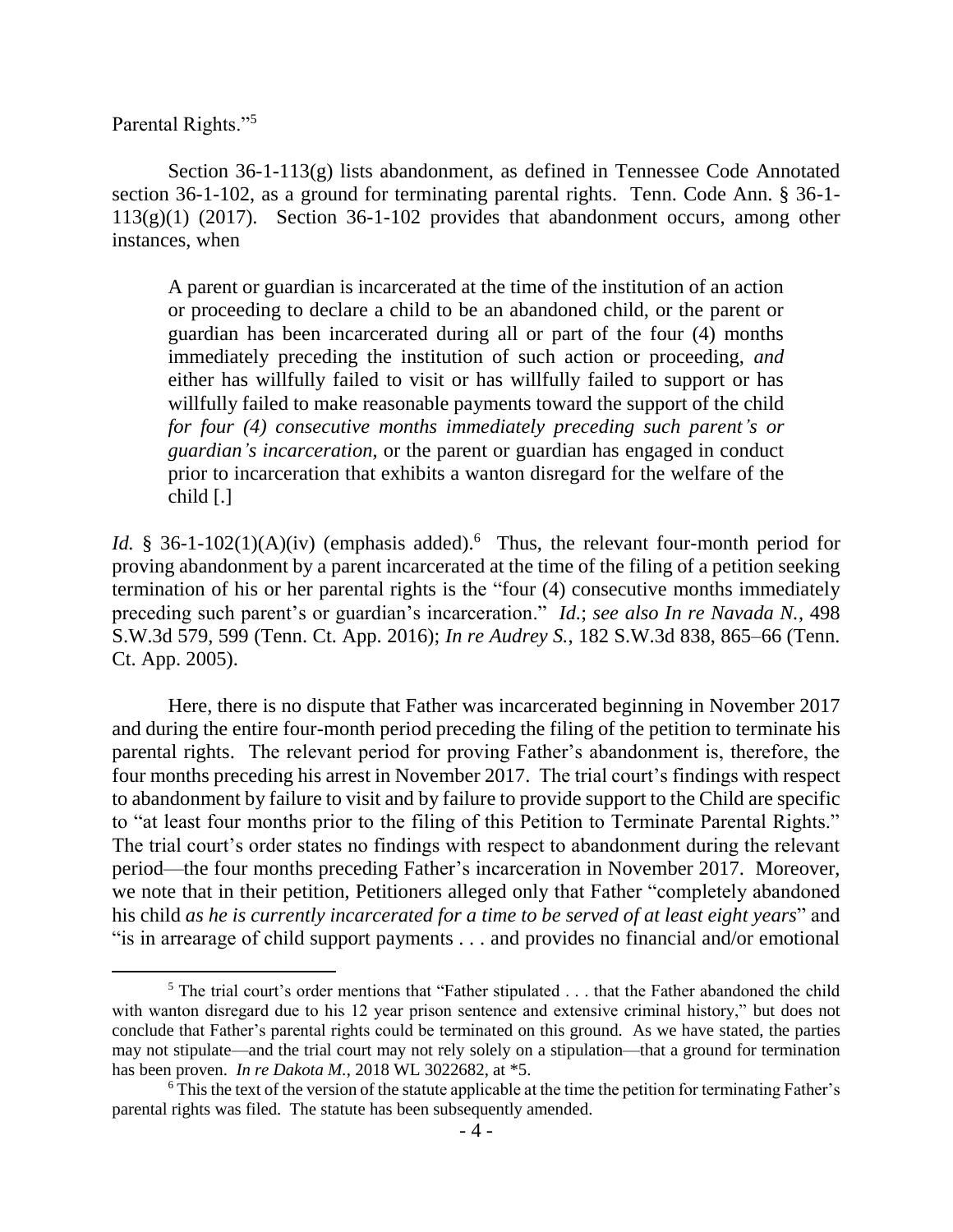support for the child." (Emphasis added). Petitioners made no allegations concerning Father's conduct during the four months preceding his incarceration. Because the trial court's findings as to grounds for termination of Father's parental rights did not relate to Father's conduct during the relevant four-month period prescribed by statute, we vacate the trial court's determination as to these grounds and remand the case to the trial court with instructions to address the relevant time period as applicable to the facts here.

#### *Best Interests of the Child*

Father argues in this appeal that the trial court erred in failing to provide any analysis and to mention any specific proof presented at the termination hearing with respect to the Child's best interests. Father also contends that terminating his parental rights will sever the Child's family relationships on the paternal side and that this case does not present a situation where Father has never successfully performed parenting functions.

In parental termination cases, a trial court's final order must state specific findings of fact and conclusions of law. Tenn. Code Ann. § 36-1-113(k); *In re Angela E.*, 303 S.W.3d 240, 255 (Tenn. 2010) (holding that this statute "clearly and unequivocally requires the trial court to make the statutorily required findings and conclusions"). This Court "has routinely remanded contested termination cases to the trial court for failure to make findings of fact and/or conclusions of law, whether related to the grounds for termination or the child's best interests." *Id.* at 251; *see also In re B.B.*, No. M2016-00953-COA-R3- PT, 2017 WL 782721, at \*5 (Tenn. Ct. App. Feb. 28, 2017) ("[T]he requirements of Tenn. Code Ann. § 36-1-113(k) also apply to the best interest determination."). The legislature has codified the factors to be considered to determine a child's best interests in termination cases under Tennessee Code Annotated section 36-1-113(i). *In re Marr*, 194 S.W.3d 490, 499 (Tenn. Ct. App. 2005). The legislature has also codified "different sets of factors to guide the courts' consideration of the child's best interests in other contexts." *Id.* at 499 n.18 (citing Tenn. Code Ann. §§ 36-6-106(a) for divorce proceedings, -108(c) for parental relocation, -307 for grandparent visitation, and -404(b) for parenting plans).

The trial court's order does not reflect that the trial court considered the appropriate best interests factors for termination of parental rights set forth in section 36-1-113(i). Rather, the order provides, in relevant part:

3. Based upon all the proof in the record, provided at the hearing, and the stipulation of Counsel as to the grounds, the Court finds by clear and convincing evidence that it is in the Child's best interest to terminate the Father's parental rights and grant the adoption in favor of the [Petitioners].

4. The Court has evaluated, weighed, and applied all of the factors set forth in **TCA: 36-6-106**, and has found that every single relevant factor favors the [Petitioners].